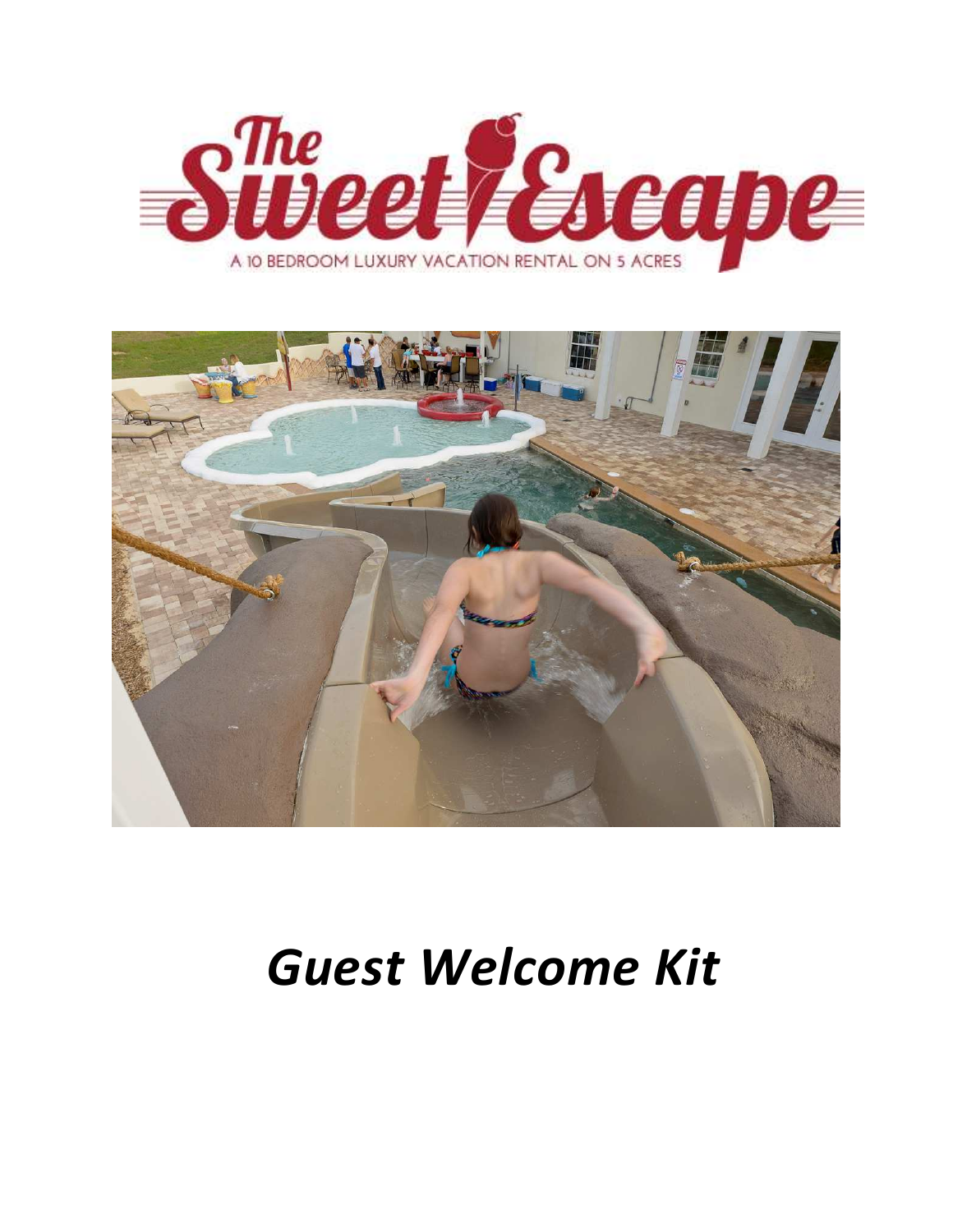#### *About Check-In/Check-Out*

 *1-2 days prior to your arrival, an agent will phone you to confirm your desired check-in time. (S)he will meet you at The Sweet Escape and give you a 45 minute guided tour & answer any questions you might have. If you believe you will be more than 30 minutes later than scheduled, please phone your check-in agent well in advance to let them know as (s)he will specifically create an appointment time slot and arrange their day to meet your request. If you need anything throughout your stay, your agent will only be a phone call or text message away. Additionally, The Sweet Escape is stocked with several copies of the attached Renter's Manual which will familiarize you with all equipment. If you haven't already arranged for an early check-in, please note that there is NO OPTION TO ARRIVE EARLY. While we would like to be able to accommodate early arrivals, it is absolutely impossible for us to do so given the intense work staff must perform to ready the estate between guests. There are literally hundreds of pounds of linens, extensive clean-up work, and thousands of items to inventory. Consequently, the property must remain vacant/sterile during this prep period- Thank you for understanding!*

#### *Getting To The Estate*

*Most GPS systems will be able to get you to The Sweet Escape quite easily. We are located approximately 45-50 minutes from Orlando International Airport. The Estate's address is 11207 Guilford Road, Clermont, FL 34715 (some address locators will label it as Minneola, FL 34715—go by the zip code!). Your assigned gate code to enter the property is 5734. In short, you will take the 528 WEST out of the airport to the FLORIDA TURNPIKE NORTH. Take the Turnpike NORTH to the exit for Clermont/Winter Garden / SR 50. Turn LEFT onto SR 50 WEST. Go through Clermont Nnote: around the intersection of SR 50 & US 27—are where many strip malls, chain restaurants, etc; are especially on 27!)… Turn RIGHT onto US 27 North. Take it 10-15 minutes---until you can turn RIGHT\* onto CR-561 NORTH [you will see 561 SOUTH on your left a few miles BEFORE you'll see 561 NORTH)… Shortly after turning onto 561, you'll turn LEFT onto TURNPIKE ROAD—near the overpass… Go to the end of the asphalt and turn RIGHT onto S. BUCKHILL…. Take BUCKHILL past peninsular Florida's ONLY real HILLS…and turn RIGHT onto GUILFORD ROAD.. You'll see our signs and themed estate on your right!* 

#### *What If Something at The Estate Breaks Or Is Not Working During My Stay?*

*Even Walt Disney World occasionally has a ride or two down for service. It is possible during your stay that an item here or there may need repair. Most things can be fixed surprisingly fast during your stay. Please don't hesitate to let your agent know about anything broken, missing, etc; and they will ensure it is repaired in the speediest way possible. Of course, On rare occasion, an entertainment item may not be repairable during your stay…* 

#### *Where Is The Nearest Grocery Store?*

*Clermont is a sprawling suburb of Orlando and there are many grocery stores, restaurant chains, and malls within just 10-15 minutes of the Estate. Also barely 18 minutes away is the town of Tavares—which has a good selection of local cuisine, shopping, and non-chain/"mom & pop" grocery stores.*